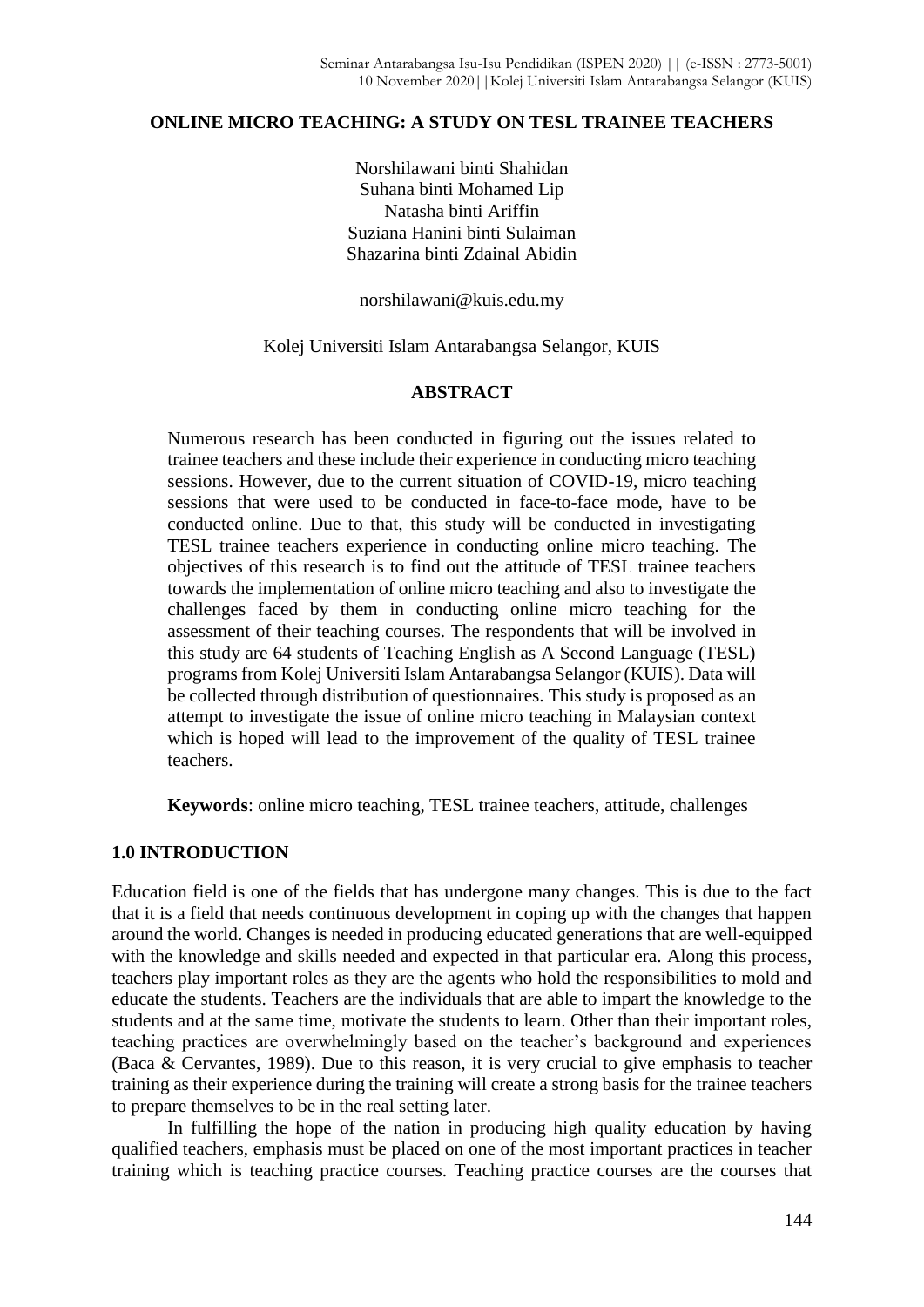introduce the trainee teachers to teaching the skills in the language. In Teaching English as a Second Language Course (TESL), for example, the trainee teachers will be introduced to teaching subjects related to all the four skills in English; reading, writing, listening and speaking, as well as grammar. In the courses, the trainee teachers are not just being exposed to the theories, but also the application of the theories in teaching and learning process. In providing the opportunities to apply their knowledge, the trainee teachers will be experiencing simulated teaching session in a session called as micro teaching which enable the trainee teacher to apply the theoretical knowledge according to the language skills. However, due to the current situation of COVID-19, micro teaching sessions that were used to be conducted in face-to-face mode, have to be conducted online. Thus, this research is proposed to look into the issue of online macro teaching among TESL trainee teachers in KUIS.

# **2.0 STATEMENT OF THE PROBLEM**

Micro teaching is a simulated teaching session conducted as one of the assessments in teaching courses. As the recent situation of the pandemic of COVID-19, as instructed by the government, all higher learning institutions had to only allow limited number of students to be in the campus. Due to that, most of the students; including the trainee teachers, needed to experience online learning. As this was the method of learning, all of the assessments also needed to be conducted online. As a result, the trainee teachers had to conduct online micro teaching sessions. The main purpose of micro teaching is to provide the trainee teachers the opportunities to apply the acquired theoretical knowledge in the real environment (Göçer, 2016). By conducting the micro teaching session online, the trainee teachers would not have the opportunity to experience the real classroom environment. This is particularly on the application of non-verbal communication which include the movement in the class, eye contact with the students and others. The application of non-verbal communication will be limited because the trainee teachers are not facing the students in the real classroom. Micro teaching is also supposed to help the trainee teachers to improve their awareness on the aspect of classroom dynamics and observation skills (Fuson, Kalchman & Bransford, 2005). As the session was conducted online, they do not have the opportunity to experience this. Another issue is in terms of additional skills that are needed to be acquired by the trainee teachers in order for them to conduct the online micro teaching session. This is because the method of online delivery is different from the traditional face-to-face teaching session (Anderson et al., 2011; Fein & Logan, 2003; Juan et al., 2011). When the trainee teachers need to conduct the session online, they need to also be able to have the skill of using the suitable online platform such google meet, zoom or google classroom depending on the platform used by their instructors. In addition to that, they also need to be able to convert their teaching material into suitable form to be presented online. This may add to other existing challenges that they have such as anxiety (Saban & Çokla, 2013) and stage fright (Makafane, 2020) which might further impact the performance of their micro teaching.

Therefore, this study is proposed to investigate on the issue of online micro teaching among TESL trainee teachers in KUIS by looking at their attitude as well as the challenges that they faced while conducting online micro teaching.

## **3.0 PURPOSE AND OBJECTIVES OF THE STUDY**

The main purpose of this research is to investigate on the issue of online micro teaching among TESL trainee teachers in KUIS. Based on this purpose, the following are its objectives:

1. To explore TESL trainee teachers' attitude towards online micro teaching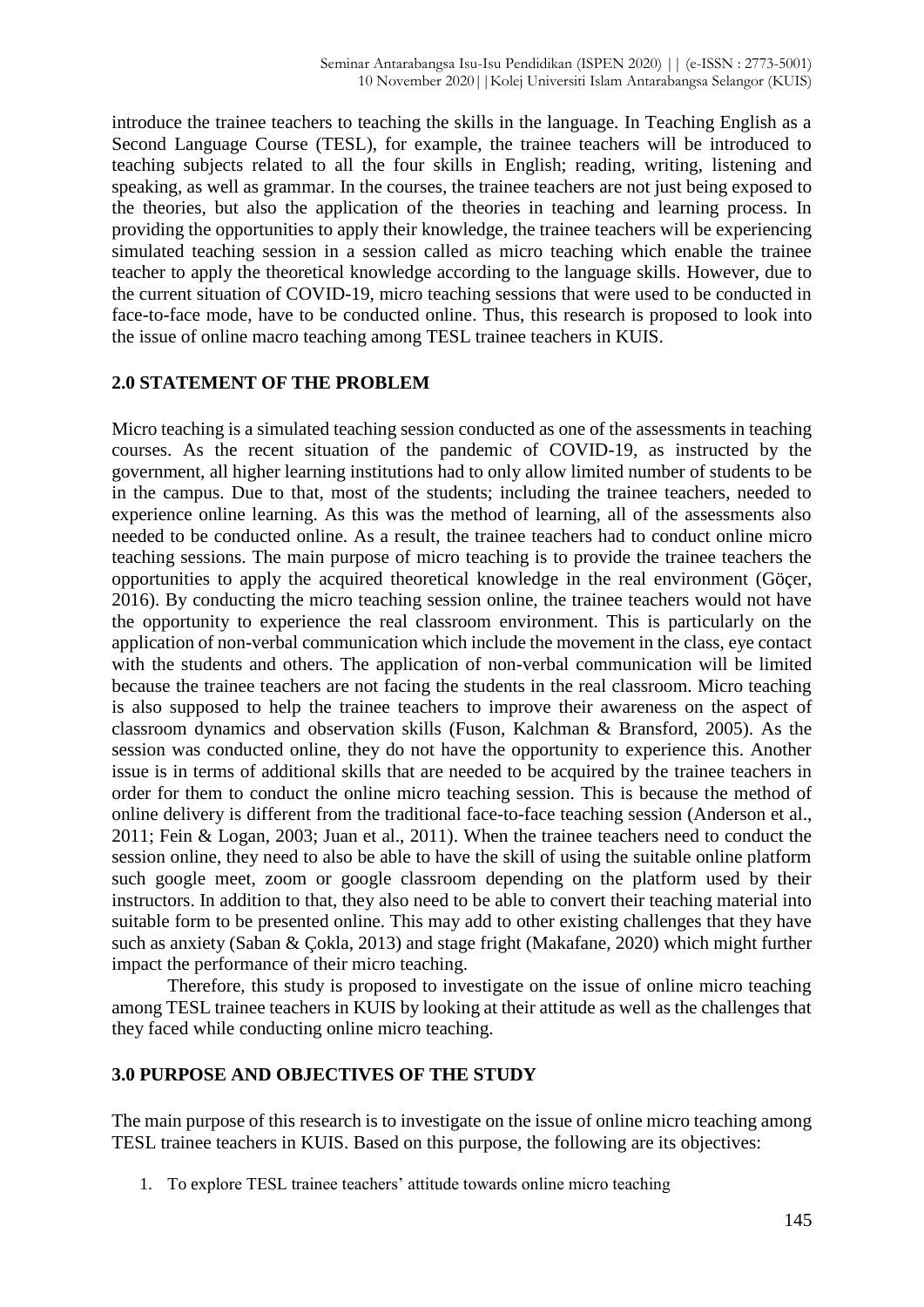2. To figure out the challenges faced by TESL trainee teachers' in conducting online micro teaching

# **4.0 LIMITATION OF THE STUDY**

There are few limitations of this study that needed to be mentioned. Firstly, this study will only be conducted on TESL trainee teachers in Kolej Universiti Islam Antarabangsa Selangor. Hence, the responses will only be collected from those who enrolled in the course in the institution. Thus, the data that will be collected cannot be generalized to other contexts and institutions.

# **5.0 LITERATURE REVIEW**

#### **5.1 Microteaching in Teaching Program**

Microteaching is a method that has been used since 1960s in teaching and learning environments (Saban & Çokla, 2013). Micro-Teaching is a training program that aims at abridging the intricacies from the real teaching process (Benton-Kupper, 2001). This will help to create novel and diverse opportunities for trainee teachers to the experience of planning and practice as well as applying the theoretical knowledge that they have been exposed to during their university years in the teaching program. This means that the micro teaching session allow the trainee teachers to experience teaching situation which enable them to show their understanding of the theories leant in a practical way, thus relate the theory with practice. In the practice of microteaching, the duration of the lesson is short and the number of the students involved in the session is few [\(Nesamalar Chitravelu,](https://www.goodreads.com/author/show/7033831.Nesamalar_Chitravelu) [Saratha Sithamparam](https://www.goodreads.com/author/show/7033832.Saratha_Sithamparam)[,Teh Soo Choon](https://www.goodreads.com/author/show/7033833.Teh_Soo_Choon), 2005) as compared to the real classroom. Microteaching consists of a cycle of events that begins with the recording of a teacher candidate's performance of certain micro skills. The recording is then played back to the candidate for evaluative purposes. The candidate is allowed to repeat the performance while incorporating the changes suggested during the evaluation (Quinn, 2000). The stages of micro teaching is presented in Figure 1 below.



Figure 5.1: Stages of micro teaching (Source: Saban & Çokla, 2013)

As micro teaching sessions allow the trainee teachers to experience the teaching process and apply the theoretical knowledge they possessed, therefore, such an environment is naturally expected to reduce the anxiety levels of the trainees while increasing their self-confidence and motivation to teach (Karışan, 2017) before entering the actual teaching session.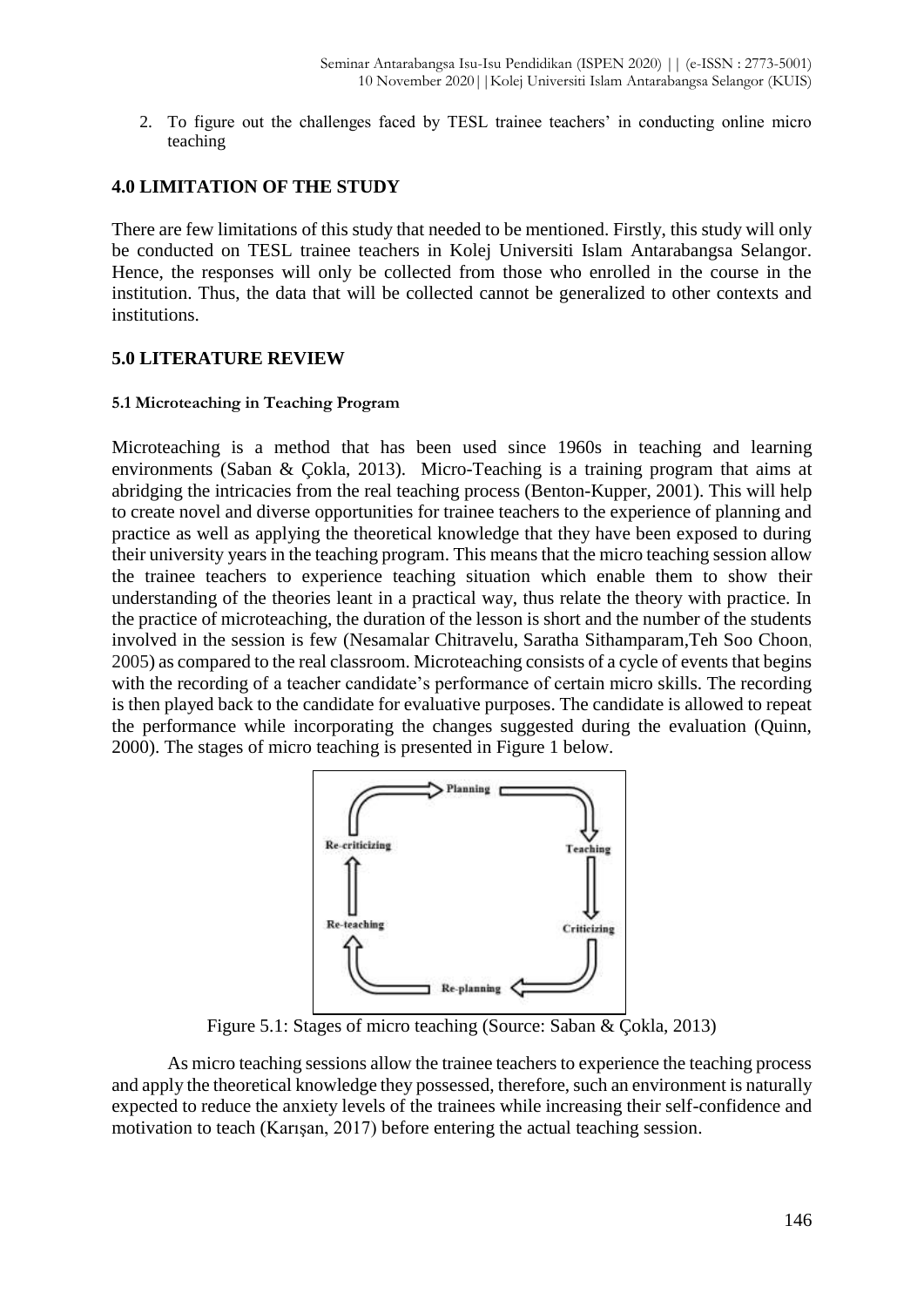#### **5.2 Attitudes and challenges of Micro Teaching**

Some researchers investigated the trainee teachers' opinion towards micro teaching and found positive findings. In a research conducted on third year trainee teachers of English Language Teaching (ELT), it was found that they thought that the practice of micro teaching was impactful for their future teaching profession and the benefits can be seen in the aspect of selfconfidence as well as fulfillment (Cebeci, 2016). This shows that the micro teaching sessions that they had to undergo help them to lower their anxiety to teach. A similar finding was found by two researchers from different studies. Ismail (2011) and Elghotmy (2012) found that trainee teachers stated that microteaching was a contributory practice in their professional development by improving their teaching performance. However, a research by Vandana Punia, Priyanka Miglani and Shireesh Pal Singh (2016) found a contrasting result. Based on the survey conducted, it was found that most of the trainee teachers agreed on the negative statement given in the survey and were not satisfied with the micro teaching sessions. Most of them agreed that micro teaching was a disheartening and difficult situation, a difficult component for a trainee teacher, created anxiety due to continuous evaluation, caused criticism by peers and the use of micro-teaching techniques confused the students.

Another topic that has also captured the attention of researchers is the challenges faced by trainee teachers in conducting micro teaching. In a research conducted by Özonur & Kamışlı (2019), it was found that the challenges that the trainee teacher experienced include the fear of making mistake, fear of being criticized, teaching a lesson not in real setting as well as insufficient duration. In addition to the challenges, Makafane (2020) figured out that among the challenges that trainee teachers faced during micro teaching were language, stage fright, interpretation of syllabus, over planning and under planning as well as teaching methods. From the studies, it can be stated that the challenges of micro teaching can either be internal as well as external.

#### **5.3 Challenges of Online Teaching**

Since the issue of online micro teaching is still not being given enough attention as this issue has just started during the current pandemic, the research conducted on this issue may not be widely published . Thus**,** in relating to the situation of online teaching, the issue on the challenges faced by teachers in conducting online teaching will also be reviewed. In a research conducted by Fauzi and Khusuma (2020), it was reported that teachers experienced the challenges in the following aspects namely poor facilities, availability of internet connection, expensive internet quota fees, difficulty of giving an objective assessment, preparing teaching materials takes a lot of time, difficulty to measure students' understanding, difficulty teaching in teaching students with low proficiency because many children still cannot read, parents who are less cooperative, difficulty in explaining the material in detail, giving awards is not very memorable and difficulties in conditioning the students. As the experience of conducting face to face classes is different from the classes being conducted online, it may be difficult for the teachers to adapt to the situation therefore lead to the challenges.

## **6.0 METHODOLOGY**

This study will give focus to the issue of online micro teaching of TESL trainee teachers in KUIS. The methodology of this study is quantitative in nature. A primary research will be conducted and original data will be collected. This includes distribution of questionnaires to the trainee teachers. This method will be used to allow first hand data collection which is more reliable.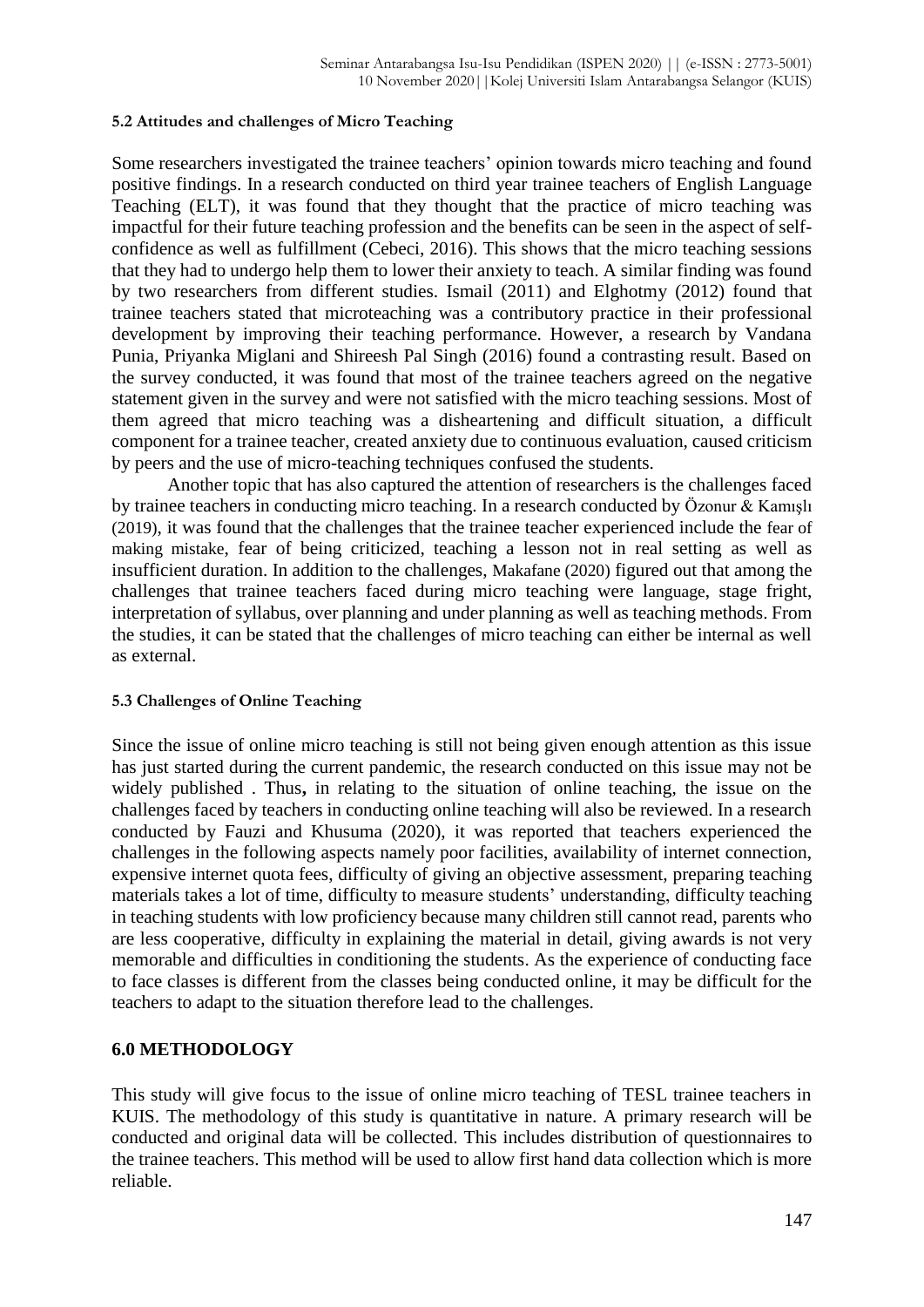#### **6.1 Instrumentation**

A set of questionnaires will be constructed in investigating the issue of online micro teaching among TESL trainee teachers in KUIS. The questionnaires will be divided into three sections namely demography, attitudes towards online micro teaching and challenges of conducting online micro teaching.

#### **6.3 Respondents**

The respondents that will be involved in this study will be 64 trainee teachers from Faculty of Education, KUIS. They will be students from semester 6 and 7 from Bachelor in Education (Hons.) TESL with Multimedia program and semester 5 from Diploma in Teaching (TESL) program. They are chosen as they have experienced online micro teaching while doing assessments in teaching subjects.

#### **6.4 Procedures**

The items in the questionnaires will be transferred into google form and will be distributed to the respondents through WhatsApp application. The data that will be obtained from the study will be analysed by using SPSS (Version 20.0). The data will be analysed using descriptive statistics (percentage and frequencies) especially the data related to demography and variables on attitudes and challenges of online micro teaching. Descriptive analysis is a comprehensive data analyzing technique aims at giving early look at respondents' profile based on frequency, percentage, mean and standard deviation. In answering the research questions, mean score interpretation will be done based on the interpretation in Table 1.

| Table 6.1 : Mean Score Interpretation |  |  |  |  |
|---------------------------------------|--|--|--|--|
|---------------------------------------|--|--|--|--|

| Mean Score    | Interpretation                                   |  |  |  |
|---------------|--------------------------------------------------|--|--|--|
| $1.00 - 2.00$ | Low                                              |  |  |  |
| $2.01 - 3.00$ | Moderately low                                   |  |  |  |
| $3.01 - 4.00$ | Moderately high                                  |  |  |  |
| $4.01 - 5.00$ | High                                             |  |  |  |
| $\sim$        | 11 $(10.70)$ $\uparrow$ 1<br>(0.005)<br><b>T</b> |  |  |  |

Source : Nunnally (1978), Azhar (2006)

## **7.0 CONCLUSION**

The issue related to teacher training should be given attention. This is because the quality of future teachers depends on the quality of the training that they have to undergo before becoming a teacher. As micro teaching is one of the assessments that they have to experience during their training, it can be regarded as a worthwhile issue to be researched upon. Online micro teaching can be a good option to cope up with the current situation as well as the advancement of technology. However, the attitude towards it and the challenges that will be faced by the trainee teachers need to also be given attention as micro teaching session is supposed to prepare them for a real classroom environment which may be missing if the practice was to be done online.